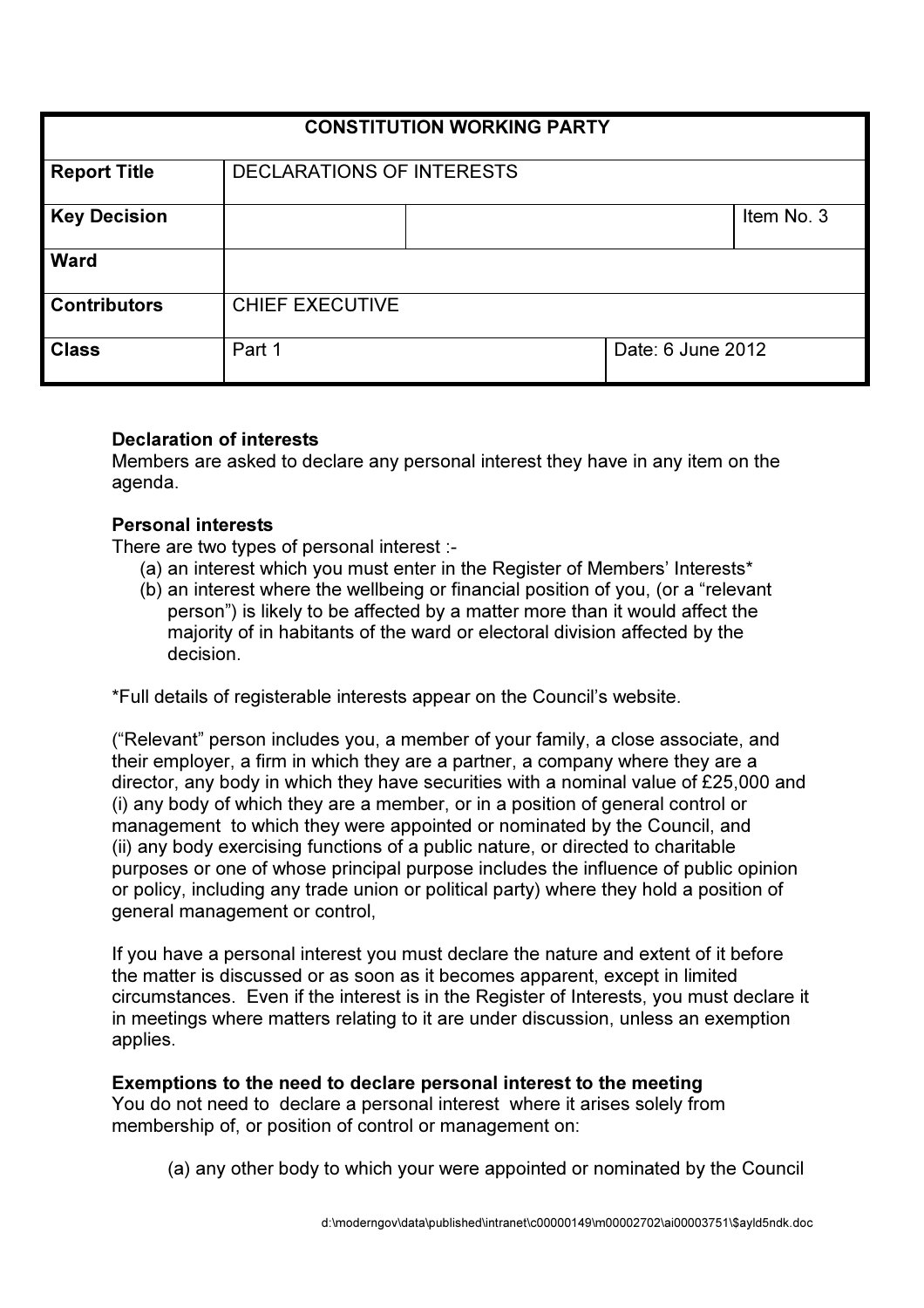(b) any other body exercising functions of a public nature.

In these exceptional cases, unless your interest is also prejudicial, you only need to declare your interest if and when you speak on the matter .

### Sensitive information

If the entry of a personal interest in the Register of Interests would lead to the disclosure of information whose availability for inspection creates or is likely to create a serious risk of violence to you or a person living with you, the interest need not be entered in the Register of Interests, provided the Monitoring Officer accepts that the information is sensitive. Where this is the case, if such an interest arises at a meeting, it must be declared but you need not disclose the sensitive information.

## Prejudicial interests

Your personal interest will also be prejudicial if all of the following conditions are met:

- (a) it does not fall into an exempt category (see below)
- (b) the matter affects either your financial interests or relates to regulatory matters - the determining of any consent, approval, licence, permission or registration
- (c) a member of the public who knows the relevant facts would reasonably think your personal interest so significant that it is likely to prejudice your judgement of the public interest.

# Categories exempt from being prejudicial interest

- (a)Housing holding a tenancy or lease with the Council unless the matter relates to your particular tenancy or lease; (subject to arrears exception)
- (b) School meals, school transport and travelling expenses; if you are a parent or guardian of a child in full time education, or a school governor unless the matter relates particularly to the school your child attends or of which you are a governor;
- (c) Statutory sick pay; if you are in receipt
- (d) Allowances, payment or indemnity for members
- (e)Ceremonial honours for members
- (f) Setting Council Tax or precept (subject to arrears exception)

# Effect of having a prejudicial interest

If your personal interest is also prejudicial, you must not speak on the matter. Subject to the exception below, you must leave the room when it is being discussed and not seek to influence the decision improperly in any way.

# Exception

The exception to this general rule applies to allow a member to act as a community advocate notwithstanding the existence of a prejudicial interest. It only applies where members of the public also have a right to attend to make representation, give evidence or answer questions about the matter. Where this is the case, the member with a prejudicial interest may also attend the meeting for that purpose. However the member must still declare the prejudicial interest, and must leave the room once they have finished making representations, or when the meeting decides they have